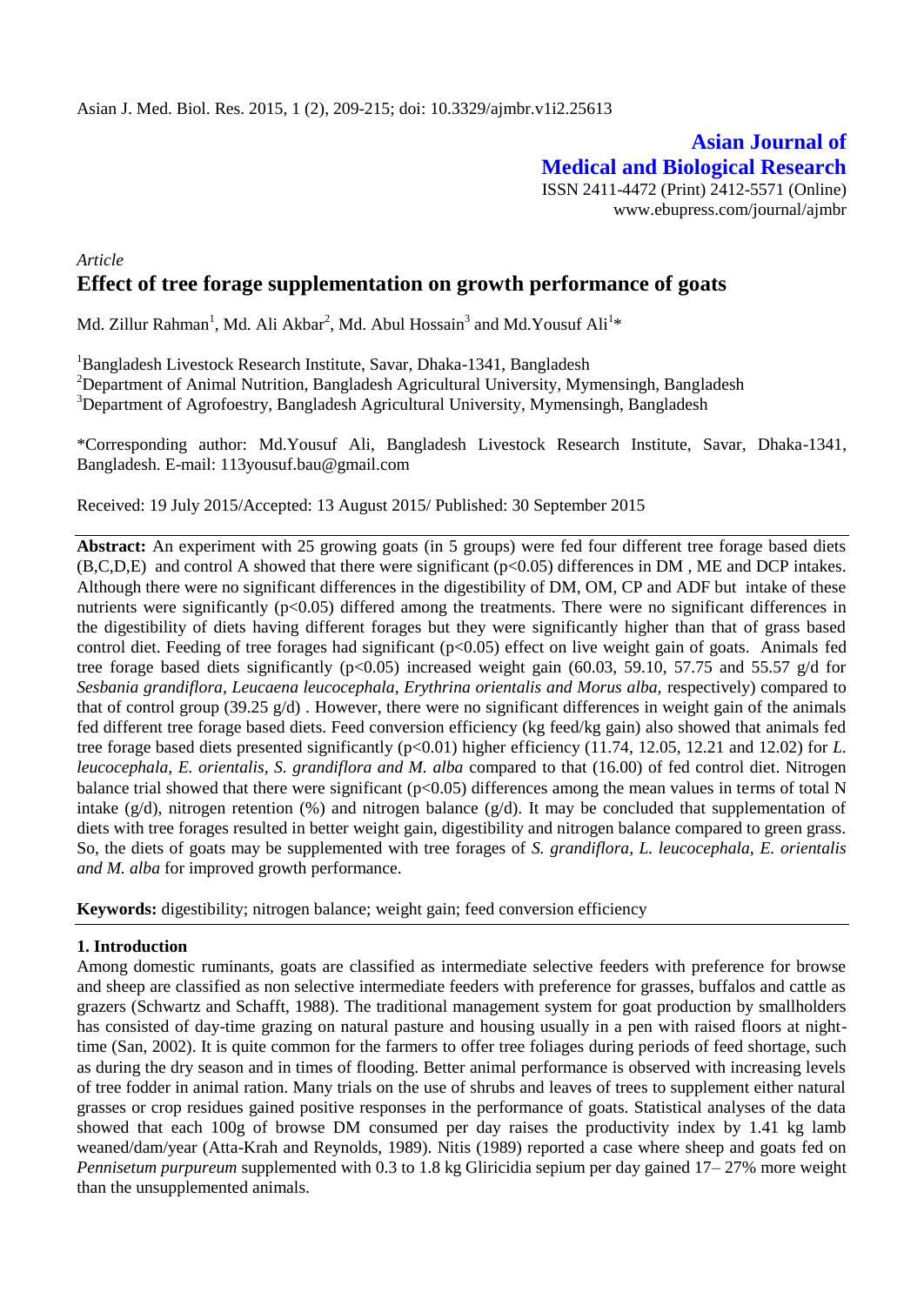There are a lot of tree forages in different regions of Bangladesh. Such a huge variation in the nutrient contents in particular of CP content indicates that feeding of the forages will have great effect in the performance of livestock. Studies on the contribution of fodder trees and shrubs to the productivity of animals are still limited. Therefore, an experiment was conducted to know the effect of selected tree forages on the intake, digestibility and growth performance of black Bengal goats.

## **2. Materials and Methods**

## **2.1. Time and place of study**

The study was carried out in the Shahjalal Animal Nutrition field laboratory of Bangladesh Agricultural University, Mymensingh. The study continued for a period of 120 days from October 2008 to January 2009.

## **2.2. Selection and grouping of animals**

A total of 25 growing goats were used in this study. Age of animals varied from 6 to 8 months. The average initial live weight of animals was  $10 \pm 1.4$  kg. Animals were randomly distributed into five groups each having five animals. Five dietary treatments were used.

## **2.3. Formulation of diets**

Five diets were prepared and considered as five dietary treatments (A, B, C, D and E) with roughage and concentrates. In the roughage part Dal grass (*Hymenachne psedointerrupta)* was common to all the treatments, however, four types of tree forages *Erythrina Orientalis (*B), *Leucaena leucocephala* (C), *Morus alba (D)* and *Sesbania grandiflora (E)* were supplied in four treatments excepting one consisted no tree forages which was considered as control (A). The proportion of Dal grass and tree forages in the ration was 67:33. The concentrate part of the ration consisted of wheat bran, rice polish, crushed maize, soyabean meal, fish meal, vitamin-mineral premix, DCP and salt. The concentrate mixture contained of 20% CP and 10.2 MJ/kg DM of ME. Fresh roughage was supplied (33%) and the concentrate was fed at 2% of the live weight.

## **2.4. Nutrient requirements estimation**

The daily nutrient requirements such as DM, CP and ME of the animals were estimated based on the ARC (1980).

## **2.5. Feeding of animals**

The animals were stall fed on grass-based diet. Five diets formulated (A,B,C,D and E) as described above were supplied randomly to animal groups. The animal group received the dietary treatment A containing only grass and was considered as control group. Tree forage, grasses and concentrate were supplied to the animals based on live weight. The daily required amount of feed was portioned into two for feeding to the animals in the morning at 7:00 h and afternoon at 16:00 h. Concentrate was supplied first followed by roughages with extra 20% of requirements and *ad libitum* access to fresh water. The management practices of all the animals irrespective of groups were similar. The feed supplied to the goats was adjusted every week on the basis of their body weight changes.

#### **2.6. Feeding tree forages and grasses**

Tree forages *E.orientalis*, *L.leucocephal, M.alba and S.grandiflora* were supplied as supplemental feed to animal groups. Usually leaves and edible soft stem parts of the foliage were collected in the afternoon for feeding the animals on the following morning. After harvesting it was chopped with scissors and chops length was 2-3 inch then fed to animals. Dal grass *(H. psedointerrupta*) was harvested at the growing stage in the morning and chopped for feeding the goats on the same day.

#### **2.7. Management of goats**

Faeces of goat were examined for parasitic infestation and the animals were dewormed with anthelmentic drug prior to starting of the experiment. The animals were neck tagged and then allowed 10 days to adapt the experimental feed and environment prior to commencement of the study. They were housed in a well ventilated shed with sufficient sunlight. Separate feeders were used for tree forages, green grass and concentrate for each goat. Feed and water troughs were cleaned every morning before supply the feeds. A good sanitary condition was maintained throughout the experimental period.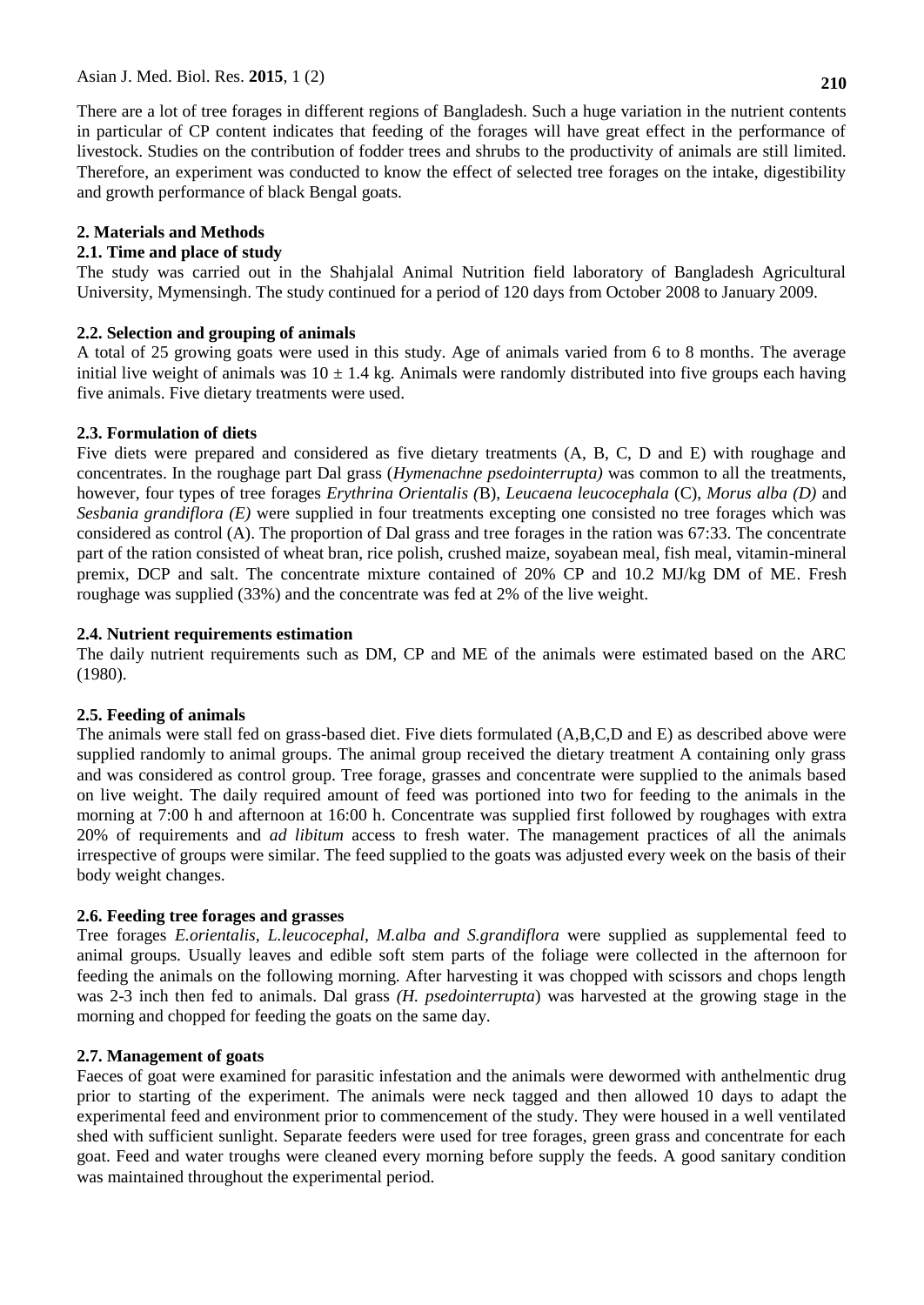#### **2.8. Measurement of feed intake and sample collection**

The roughage (tree forages and green grass) intake of each goat was determined by subtracting the amount of left over if any from the amount of feed given on the previous day. Refusal was collected every morning before feed supply and weighed to determine daily feed intake. During the experimental period, all animals consumed all of the concentrate. Representative feed samples of tree forages, green grass and concentrate were collected and kept for chemical analysis.

## **2.9. Collection of feces and urine**

For metabolism trial output of feces and urine, was recorded daily during the last 7 days of the feeding trial period of 120 days. Feces were collected at every 08:00 am and after 24 h, weighed and sub-sample were taken every day from animals. Samples of feces were put in plastic bags in the freezer (-20 °C). Urine sample was collected in a bucket containing  $6N H_2SO_4$  solution to maintain a pH of 4 or lower and taken 10% sub-sample to determine N.

## **2.10. Chemical analysis of samples**

All the samples of feeds and feces were prepared and sub-samples were used for analysis. The samples were subjected to chemical analysis for the determination of DM, OM and CP following the methods of AOAC (1995). The ADF was determined according to Goering and Van Soest (1970). All the samples were analyzed in duplicate and the mean values were recorded.

## **2.11. Statistical analysis**

The statistical analysis was done using "SPSS-11.5" statistical program to compute analysis of variance (ANOVA) in completely randomized design (Steel and Torrie, 1980). Differences among the treatment means were determined by Duncan′s Multiple Range Test (DMRT, Duncan, 1955).

## **3. Results**

## **3.1. Nutrient composition**

Nutrient composition of the diet components used in the trial is shown in Table 1. All the tree forages used in the experiment were having high contents of CP, ranging from 20.10% to 24.76%. In contrast Dal grass contained lower level of protein (10.41%). The DM content of the forages was also higher than that of Dal grass. The CP content of concentrate mixture was 20.47%.

#### **3.2. Feed intake and growth of goats**

Daily intake of feed and nutrients during the experimental period are presented in Table 2. Table showed that there were significant (p<0.05) differences among the treatment groups in terms of total DM intake. The highest DM intake was with the diet containing *S. grandiflora* (E) and the lowest with those containing non-leaf groups (A). Total DM intake per kg metabolic live weight showed the similar results. In terms of DM intake of tree forage by the animals, it was observed that there were no significant differences among the values of different dietary treatment groups of animals. However, green grass intake was significantly ( $p<0.05$ ) higher in animals containing non-leaf diet compared to containing tree forages. DM intake of concentrate by animals of different treatments was also not significant. In case of estimated ME and DCP intake were significant  $(p<0.05)$ differences between tree forage and non tree forage groups.

Changes in live weight of the animals during 120 d feeding trial are also shown in Table 2. Data in the table showed that there were significant  $(p<0.05)$  differences among the dietary treatments in terms of live weight gain. There were no significant differences among the groups receiving different tree forages. However, the animals of control group receiving the diet A having only Dal grass gained (39.25  $g/d$ ) significantly (p<0.05) lower live weight than all other groups (B, C, D and E) receiving tree forages. Among the tree forages live weight gain (g/d) of animals receiving *S. grandiflora* (60.03) was the highest followed by *L. leucocephala* (59.10), *E. orientalis* (57.75) and *M. alba* (55.57). Feed conversion efficiency was significantly (p<0.01) higher in tree forage groups than non tree forage group (A).

## **3.3. Digestibility**

Apparent digestibility values in the table (Table 3) showed that these were no significant variation among the dietary groups in case of DM, OM, CP and ADF, Although CP digestibility of control group was slightly lower than those of other groups. There were significant (P<0.05) differences among the dietary groups of animals in case of digestible DM (g/d), digestible CP (g/d), digestible OM (g/d) and digestible ADF (g/d).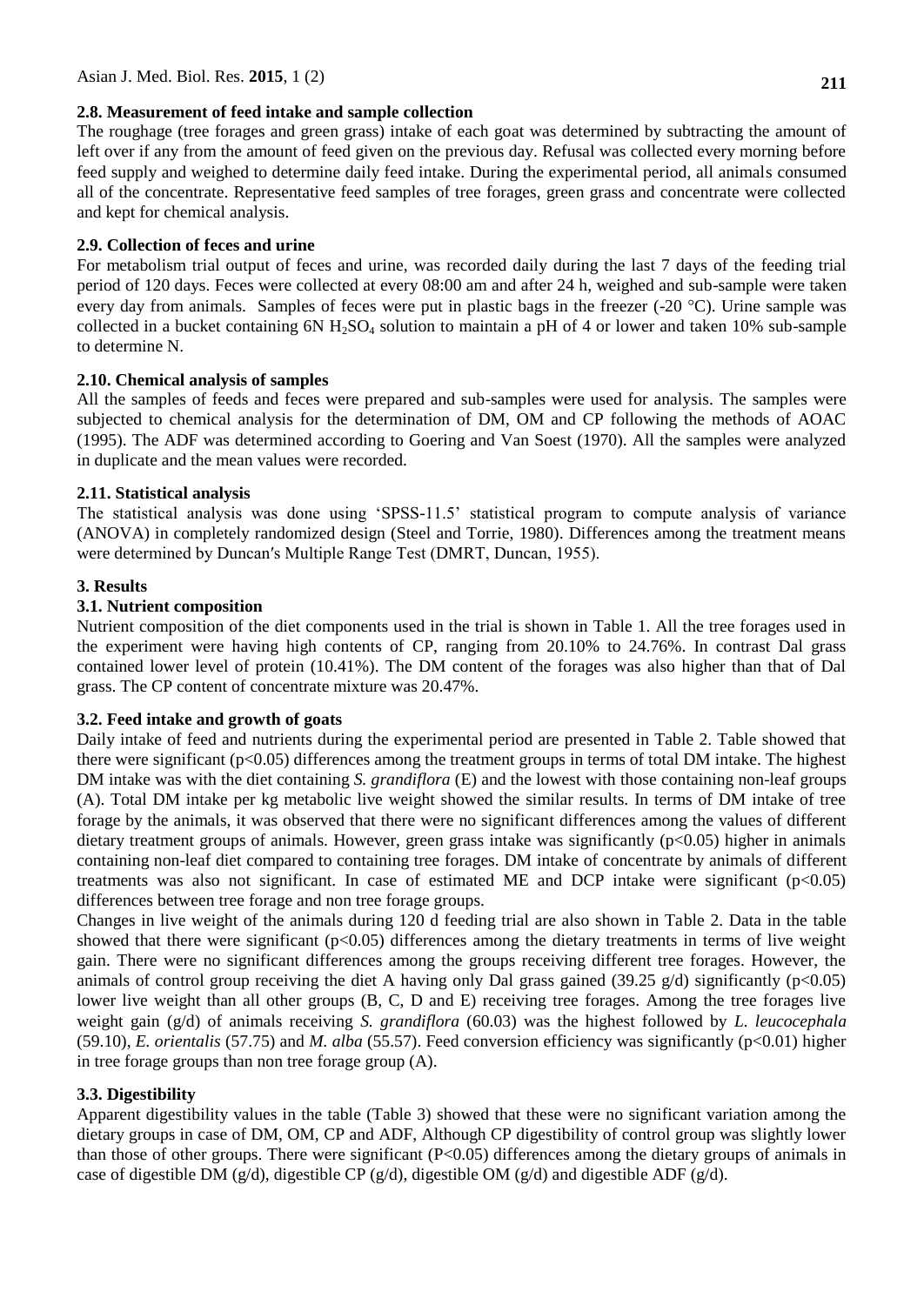#### **3.4. Nitrogen (N) balance**

Table 4 shows nitrogen balance of the animals fed different diets containing tree forages and grass. There were significant (p<0.05) differences among the mean values in terms of total N intake, nitrogen retention and nitrogen balance. However, no significant differences were observed in case of total nitrogen out go. In all the parameters that had significant differences among the mean values, the animals fed control (A) diet showed significantly lower values than those of animals fed tree roughages (B,C , D and E treated diets).

| Feed (ingredients) | DM basis $(\% )$ |       |       |       |       |       |  |
|--------------------|------------------|-------|-------|-------|-------|-------|--|
|                    | DM               | OM    | CР    | ADF   | Ash   | NDF   |  |
| E. orientalis      | 24.27            | 88.81 | 20.1  | 34.6  | 11.19 | 48.19 |  |
| L. leucocephala    | 26.40            | 89.93 | 23.45 | 29.4  | 10.07 | 45.34 |  |
| M.alba             | 21.83            | 84.20 | 22.75 | 19.4  | 15.80 | 29.43 |  |
| S. grandiflora     | 21.60            | 88.32 | 24.76 | 27.10 | 11.68 | 38.24 |  |
| H. psedointerrupta | 16.78            | 88.25 | 10.41 | 27.00 | 11.75 | 39.20 |  |
| Concentrate        | 87.24            | 88.25 | 20.47 | 11.30 | 11.75 | 29.75 |  |

#### **Table 1. Nutrient composition (%) of feed.**

| <b>Items</b>                   | <b>Dietary treatments</b> |                    |                        |                      |                     |       | <b>Level of</b><br>significance |  |
|--------------------------------|---------------------------|--------------------|------------------------|----------------------|---------------------|-------|---------------------------------|--|
|                                | $\mathbf{A}$              | $\bf{B}$           | $\mathbf C$            | D                    | E                   |       |                                 |  |
| Tree forages DM intake $(g/d)$ |                           | 168.00             | 165.00                 | 155.00               | 175.00              | 1.60  | <b>NS</b>                       |  |
| Grass DM intake $(g/d)$        | 361.00 <sup>b</sup>       | $238.00^a$         | $236.00^a$             | $234.00^a$           | $248.00^a$          | 6.35  | $\ast$                          |  |
| Concentrate DM intake $(g/d)$  | 287.00                    | 289.00             | 292.00                 | 288.00               | 300.00              | 13.27 | <b>NS</b>                       |  |
| Total DM intake $(g/d)$        | $648.00^{\circ}$          | 696.00 $^{a}$      | 694.00 $^{a}$          | 678.00 <sup>a</sup>  | 723.00 <sup>b</sup> | 16.35 | $\ast$                          |  |
| DM intake $(g/kgw^{0.75}/d)$   | 94.00 <sup>c</sup>        | 99.00 $^{ab}$      | 96.00 $\mathrm{^{ac}}$ | $97.00^{ab}$         | 101.00 <sup>b</sup> | 3.34  | $\ast$                          |  |
| Estimated ME intake (MJ/d)     | 6.68 <sup>b</sup>         | 7.74 <sup>a</sup>  | 7.39 <sup>a</sup>      | 7.51 <sup>a</sup>    | 7.88 <sup>a</sup>   | 0.50  | $\ast$                          |  |
| Estimated DCP intake $(g/d)$   | 67.90 <sup>b</sup>        | 92.96 <sup>a</sup> | 92.31 <sup>a</sup>     | $93.41$ <sup>a</sup> | 99.66 <sup>a</sup>  | 3.97  | $\ast$                          |  |
| Initial live weight (kg)       | 9.96                      | 9.96               | 9.97                   | 9.97                 | 9.97                | 0.55  | <b>NS</b>                       |  |
| Final live weight (kg)         | 14.83 <sup>b</sup>        | 16.42 <sup>a</sup> | 16.60 <sup>a</sup>     | 16.20 <sup>a</sup>   | 16.70 <sup>a</sup>  | 0.76  | $\ast$                          |  |
| Live weight gain $(g/d)$       | $40.58^{b}$               | $53.83^{a}$        | $55.25^{\circ}$        | $51.91^{\circ}$      | 56.08 <sup>a</sup>  | 2.81  | $\ast$                          |  |
| <b>FCR</b>                     | $16.50^{b}$               | 12.05 <sup>a</sup> | 11.74 <sup>a</sup>     | 12.20 <sup>a</sup>   | $12.043^a$          | 0.49  | **                              |  |

"A" No tree forage, "B" *Erythrina orientalis,* "C" *Leucaena leucocephala,* "D" *Morus alba*, and "E" *Sesbania grandiflora* "Feed conversion rate(FCR): total feed intake/body weight gain.", <sup>abc</sup> Mean value in a row with different superscripts differ significantly

NS: Not significant, \*P<0.05 and \*\*P<0.01

| Table 3. Nutrient digestibility (%) of different diet. |  |
|--------------------------------------------------------|--|
|                                                        |  |

| <b>Items</b>                         | <b>Dietary treatments</b> |                      |                     |                     |                     |            | <b>Level of</b> |
|--------------------------------------|---------------------------|----------------------|---------------------|---------------------|---------------------|------------|-----------------|
|                                      | A                         | B                    | C                   | D                   | E                   | <b>SED</b> | significance    |
| Co-efficient of digestibility $(\%)$ |                           |                      |                     |                     |                     |            |                 |
| DM                                   | 72.64                     | 75.55                | 72.48               | 76.70               | 74.90               | 1.40       | <b>NS</b>       |
| <b>OM</b>                            | 75.29                     | 78.80                | 74.17               | 79.50               | 77.20               | 1.72       | <b>NS</b>       |
| CP                                   | 72.69                     | 78.16                | 74.33               | 77.91               | 74.98               | 1.52       | <b>NS</b>       |
| ADF                                  | 76.89                     | 77.80                | 78.90               | 78.77               | 79.00               | 1.68       | <b>NS</b>       |
| Digestible nutrient $(g/d)$          |                           |                      |                     |                     |                     |            |                 |
| DM                                   | 458.44 $^{\rm b}$         | $522.00^{\text{ a}}$ | 499.68 $^{a}$       | 515.28 <sup>a</sup> | 545.25 $^{a}$       | 32.00      | *               |
| <b>OM</b>                            | 428.08 $^{\rm b}$         | 493.39 $a$           | 468.05 $^{a}$       | $480.95^{\text{a}}$ | 507.77 $^{\rm a}$   | 37.68      | $\ast$          |
| CP                                   | 67.90 <sup>b</sup>        | 92.96 <sup>a</sup>   | 92.31 <sup>a</sup>  | 93.71 <sup>a</sup>  | 99.66 <sup>a</sup>  | 9.53       | *               |
| ADF<br>$\sim$ $\sim$                 | $97.52^{b}$               | 122.49 <sup>a</sup>  | 117.47 <sup>a</sup> | 98.84 <sup>b</sup>  | 118.75 <sup>a</sup> | 13.68      | $\ast$          |

"A" No tree forage, "B" *Erythrina orientalis,* "C" *Leucaena leucocephala,* "D" *Morus alba*, and "E" *Sesbania grandiflora* <sup>ab</sup> Mean values in a row with different superscripts differ significantly; \*P>0.05 NS: Not significant; \*P<0.05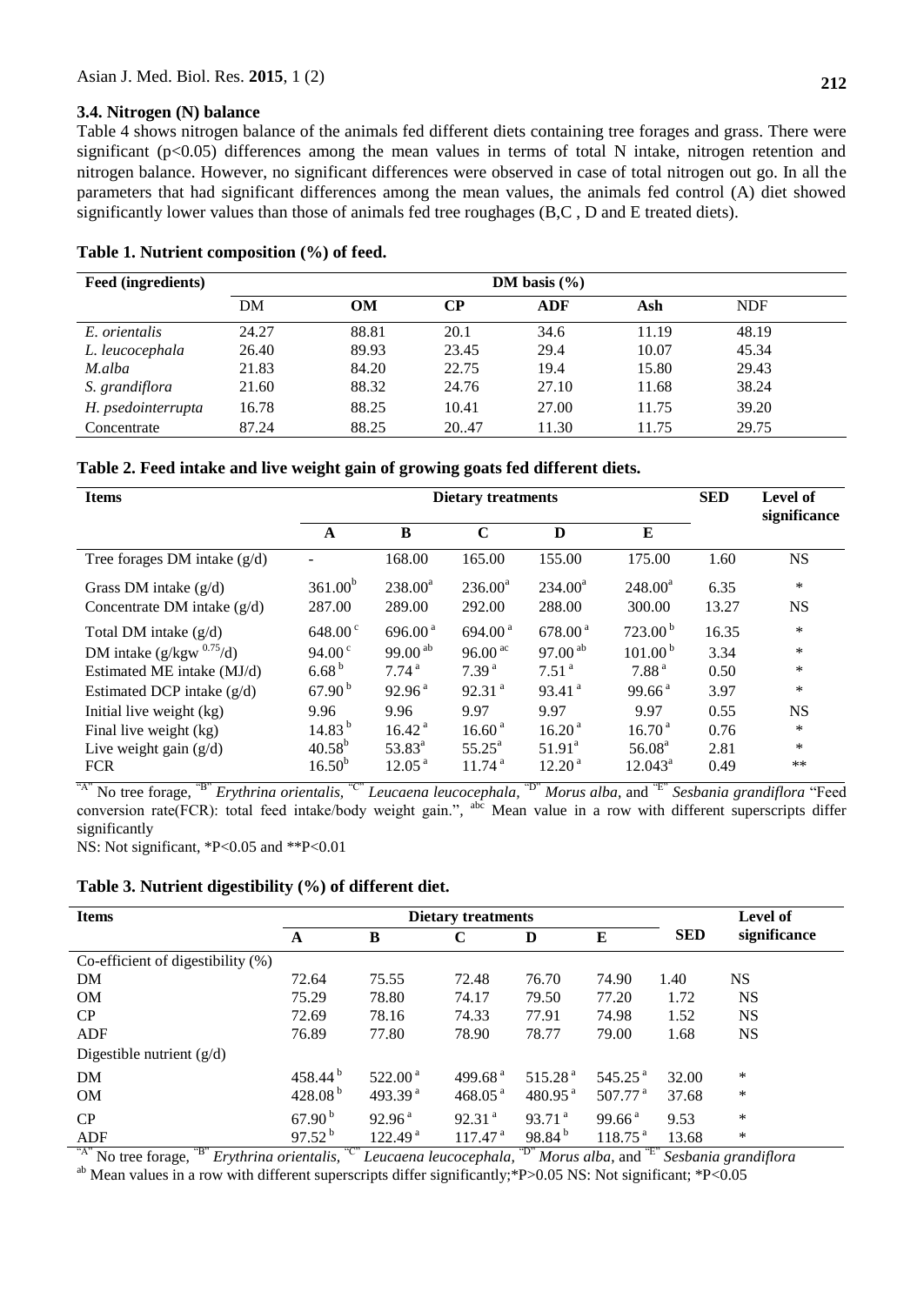| Table 4. Nitrogen (N) balance of animals fed different diets. |  |  |
|---------------------------------------------------------------|--|--|
|---------------------------------------------------------------|--|--|

| <b>Items</b>            |                 | <b>Dietary treatments</b> |                    | of<br>Level        |                 |            |              |
|-------------------------|-----------------|---------------------------|--------------------|--------------------|-----------------|------------|--------------|
|                         | A               |                           |                    |                    |                 | <b>SED</b> | significance |
| Nitrogen intake $(g/d)$ | $15.14^{b}$     | 19.09 <sup>a</sup>        | $19.95^{\text{a}}$ | $19.23^{\text{a}}$ | $21.16^a$       | 1.49       | $\ast$       |
| Nitrogen out go $(g/d)$ | 9.50            | 9.61                      | 10.36              | 10.79              | 10.67           | 1.31       | NS           |
| N retention $(\%)$      | $37.25^{\rm b}$ | $49.66^{\circ}$           | 48.07 <sup>a</sup> | $43.89^{a}$        | $49.57^{\circ}$ | 3.10       | $**$         |
| N balance $(g/d)$       | $5.53^{\circ}$  | $9.47^{ab}$               | $9.59^{ab}$        | $8.44^{\circ}$     | $10.49^b$       | 1.08       | $**$         |

"A" No tree forage, "B" *Erythrina orientalis,* "C" *Leucaena leucocephala,* "D" *Morus alba*, and "E" *Sesbania grandiflora*

abcMean values in a row with different superscripts differ significantly \*P>0.05 and \*\*P>0.01 and NS: Not significant, \*P<0.05 and \*\*P<0.01

#### **4. Discussion**

There were variations in the DM contents of the tree forages and grasses. Usually tree forages contain higher DM than most of the grasses at normal stage of cutting. In the present study, the DM of Dal grass was lower than that of tree forages. On the other hand, there were also variations in DM contents among the tree forages. *L. leucocephala* and *E. orientalis* contained higher DM than that of *M. alba* and *S. grandiflora.* In case of CP content, where *S. grandiflora* and *L. leucocephala* had higher values than others, which also contained CP above 20%. The use of forage from trees and shrubs in animal nutrition has focused the attention of many researchers, due to the fact that these feed resources are locally available, perennial sources of feeds (Singh, 1995 and Leng, 1997), rich in protein and particularly appropriate for small ruminants (Van Eys *et al.,* 1986; Robertson, 1988; Chen *et al.,* 1992; Norton, 1994 and Kaitho, 1997). In the present experiment, it was observed that the tree forages contained more than twice the CP content of Dal grass. Similar findings were also observed by Wilson (1969) and Nitis (1989) who reported that tree forages contained more than two times CP of grasses. Although it is fact that naturally not all the tree forages contain twice the CP content of all types of grasses because it depends on the type of leaves and grasses and their chemical composition.

Tree forage had a significant positive effect on DMI of goats. The data on feed intake showed that goats consumed more DM when offered tree forages with grasses than when only grasses offered separately. Intake of all the tree forages was similar which indicated that all of them were palatable to goats. However, green grass intake of control group, as has been expected, was significantly ( $p \le 0.05$ ) higher than that of other groups indicating that goat preferred tree forages over green grass. Similar findings were reported by Benavides (1991). Effect of feeding tree forages supplemented diets on growth response of goats has also been recorded in this experiment. In general, the goats responded well to all the feeds. Tree forage supplemented diets resulted in much better growth response (p<0.05) than that of control group receiving only grass as roughage. *S. grandeiflora* and *L. leucocephala* proved their high palatability and higher effect on growth of animals. The highest growth rate was observed in animals fed on *S. grandiflora* followed by *L. leucocephala, E. orientalis*, *M. alba* and non tree forage group. Nhan (1998) reported that the best live weight gain was with the supplement of *S. grandiflora* followed by *L. leucocephala*. Significantly higher growth rate of goats fed with tree forage supplemented diets than that (growth rate) of control diet might be due to more palatable and nutritious quality of tree forages than green grass. This has been evident from the high nutrient composition and intake values reported earlier. High values for growth rate of goats fed on *S. grandiflora* were reported by Thuy (1996). Many trials on the use of shrubs and leaves of trees to supplement either natural grasses or crop residues gained positive responses in livestock performance. Larbi and Hanson (1993) found that *Erythrina* species had high forage potential and could effectively serve as cheap source of protein supplement for low quality diets during dry season for resource poor farmers with stall fed sheep and goat. Goats fed with this supplement gained more of those receiving only the grass.

The non-significant variation among the digestibility values of different dietary treatments (Table 3) in the present experiment indicated that supplementation of tree forages did not significantly alter the digestibility of the whole diets supplied to the animals, although control diet had slightly lower values for DM and OM digestibility"s. In fact DMD, which is related to nutrient composition, varied widely among tree and shrub species. Skarpe and Borgstrom (1986), working in Botswana with Kalahari woody species reported a range in digestibility from 38 to 78%. Similar results were also evident in case of CP digestibility which has been expected to be higher in the supplemented dietary groups compared to that of the control group. The reason for not significant effect of more nutritious (high protein) tree forages on the digestibility of diets is unknown. The digestibility of CP does not always match the high CP content which characterizes fodder trees and shrubs.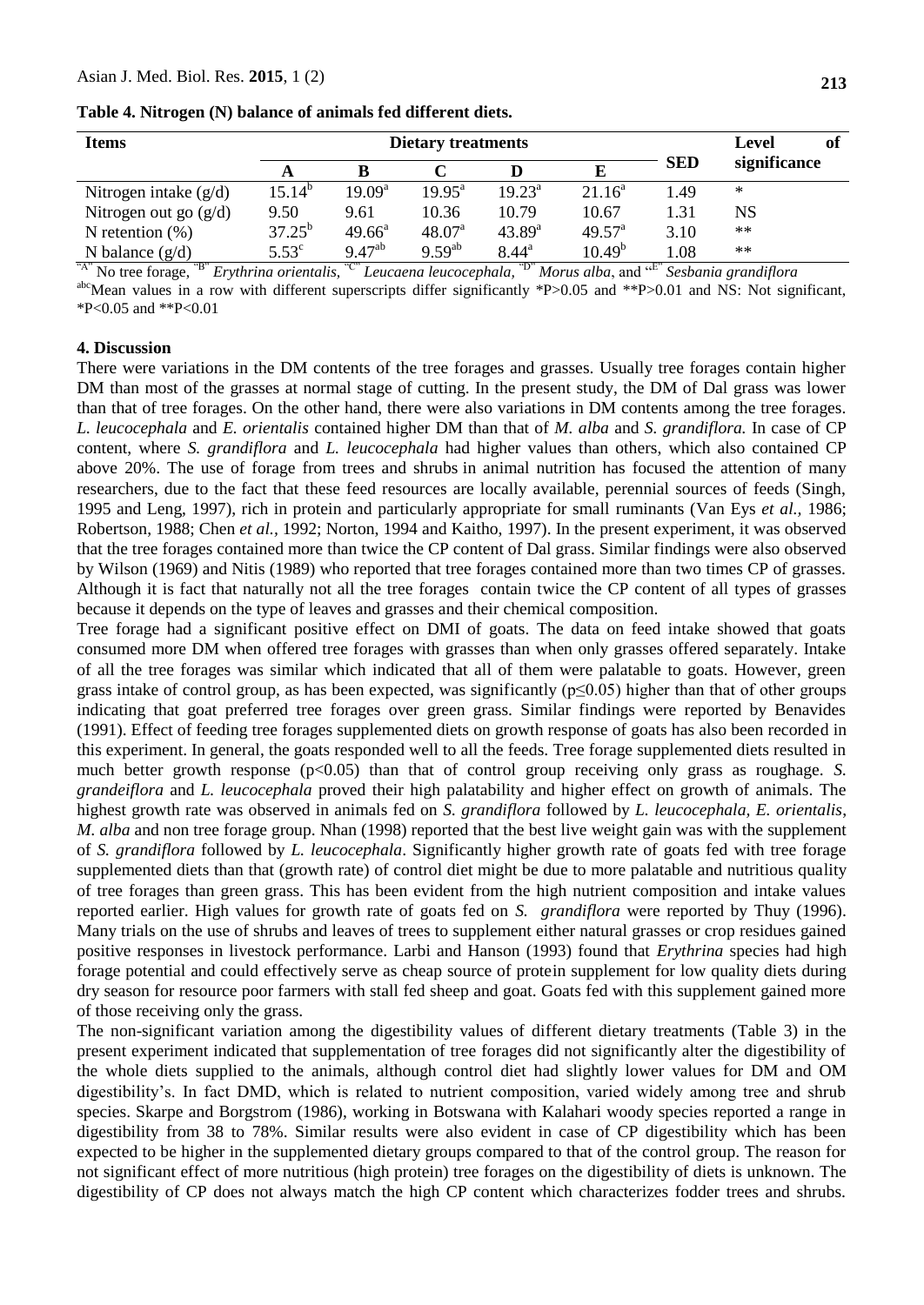Wilson (1977) found an apparent digestibility as low as 14% for *Heterodendrum oleifolium* containing 12.5% of CP while *Atriplex vesicaria*, also with 12.5% CP, had a nitrogen digestibility of 71.4%. Also there was not always a correlation between intake and digestibility; highly digestible stuff may be poorly consumed and vice versa (Wilson, 1977). The high value for DM digestibility of the *M. alba* foliage (79.2%) is similar to the findings of Jegou *et al.* (1994) cited by Sánchez, (2000). Digestibility and intake values for *L. leucocephala* range from 50 to 71% and from 58 to 85 g/kgw<sup>0.75</sup>/d live weight, respectively (Jones, 1979). This value is closer to the present findings. Panday and Tiwari (2003) reported that tree forages including *L. leucocephala* which have over 60% digestibility. No significant treatment effect (P<0.05) was observed on DM, OM or CP digestibilities among different groups. Nitrogen retention for goats fed non tree forage group was lower (P<0.05) than the values of tree forage supplemented groups.

The results of nitrogen balance study on the animals clearly showed that the tree forage supplementation had significantly positive effect on the nitrogen retention in the body of the animals. Although all the diets used in the experiment including grass containing non tree forage diet, showed positive nitrogen balance due to feeding, the tree forage supplemented diets gave significantly higher values compared to that of control diet containing only grass. These results indicated that the higher nitrogen content of the tree forages contributed positively in the retention of nitrogen in the animal body. This has been reflected in the significantly higher growth rate of animals of tree forage supplemented groups than control group as mentioned earlier. Evans (2001) stated that supplementation of diet with *[S. grandiflora](http://www.tropicalforages.info/key/Forages/Media/Html/Sesbania_grandiflora.htm)* of goats fed Ginea [grass](http://www.tropicalforages.info/key/Forages/Media/Html/glossary.htm#grass) [hay](http://www.tropicalforages.info/key/Forages/Media/Html/glossary.htm#hay) increased intake by 25% and supported a positive N balance.

#### **5. Conclusions**

Supplementation with tree forages in the feeding system of goat resulted in better weight gain, digestibility and nitrogen balance compared to green grass. So, the diets of goats may be supplemented with tree forages (33%) of *S. grandiflora, L. leucocephala, E. orientalis and M. alba* for the improvement of growth performance.

#### **Conflict of interest**

None to declare.

#### **References**

- AOAC, 1995. Official Methods of Analysis.16<sup>th</sup> edn. Association of Official Analytical Chemist. Washington D.C.
- ARC,1980. Nutrient Requirement of Farm Animals. Common wealth Agricultural Bureau, Slough, England.
- Atta-Krah AN and L Reynolds, 1989. Utilization of pasture and fodder shrubs in the nutrition of sheep and goats in the humid tropics of West Africa. In: Sheep and goat meat production in the humid tropics of West Africa. FAO animal production paper 70.
- Benavides J, 1991. *Integración* de arboles y arbustos en los sistemas de alimentación para carbrasen America Central. Un enfoque agroforestal, El Chasqui. Tropical Agricultural Research and Training Center. Turrialba, Costa Rica. pp. 6–36.
- Chen CP, RA Halim and FY Chin, 1992. Fodder trees and fodder shrubs in range and farming systems of the Asian and Pacific region. In: Legume trees and other fodder trees as protein sources for Livestock (A. Speedy and P. L. Pugliese, editors). FAO Animal Production and Health Paper No. 102, pp 11-22.
- Duncan DB, 1955.Multiple Range and Multiple F-tests. Biometrics, 11: 1-42.
- Evans DO, 2001. *[Sesbania grandiflora](http://www.tropicalforages.info/key/Forages/Media/Html/Sesbania_grandiflora.htm)* : NFT for beauty, food, fodder and soil improvement. In: Roshetko JM(ed.) [Agroforestry](http://www.tropicalforages.info/key/Forages/Media/Html/glossary.htm#agroforestry) Species and Technologies. pp. 155-156. (Winrock International, Morilton, USA).
- Goering HG and PJ Van Soest, 1970. Forage fiber analysis. ARD. USDA. Washington, DC. Agriculture Handbook, no. 379, 20pp.
- Jegou D , JJ Waelput and C Brunschwig, 1994. Consumoy digestibilidad de la materia seca y del nitrógeno del follaje de Morera (Morus sp.) y Amapola (Malvabiscus arboreus) en cabras lactantes. *In:* Journal of Benavides, ed. Arboles y arbustos forrajeros en América Central, p. 155-162. Volumen I. Turrialba, Costa Rica.
- Jones, RJ, 1979. The value of *Leucaena leucocephala* as a feed for ruminants in the tropics. World Anim Rev, 31: 13-23.
- Kaitho R.J, 1997. Nutritive value of browses as protein supplement to poor quality roughages. Ph. D thesis. Wageningen Agricultural Univesity. Wageningen